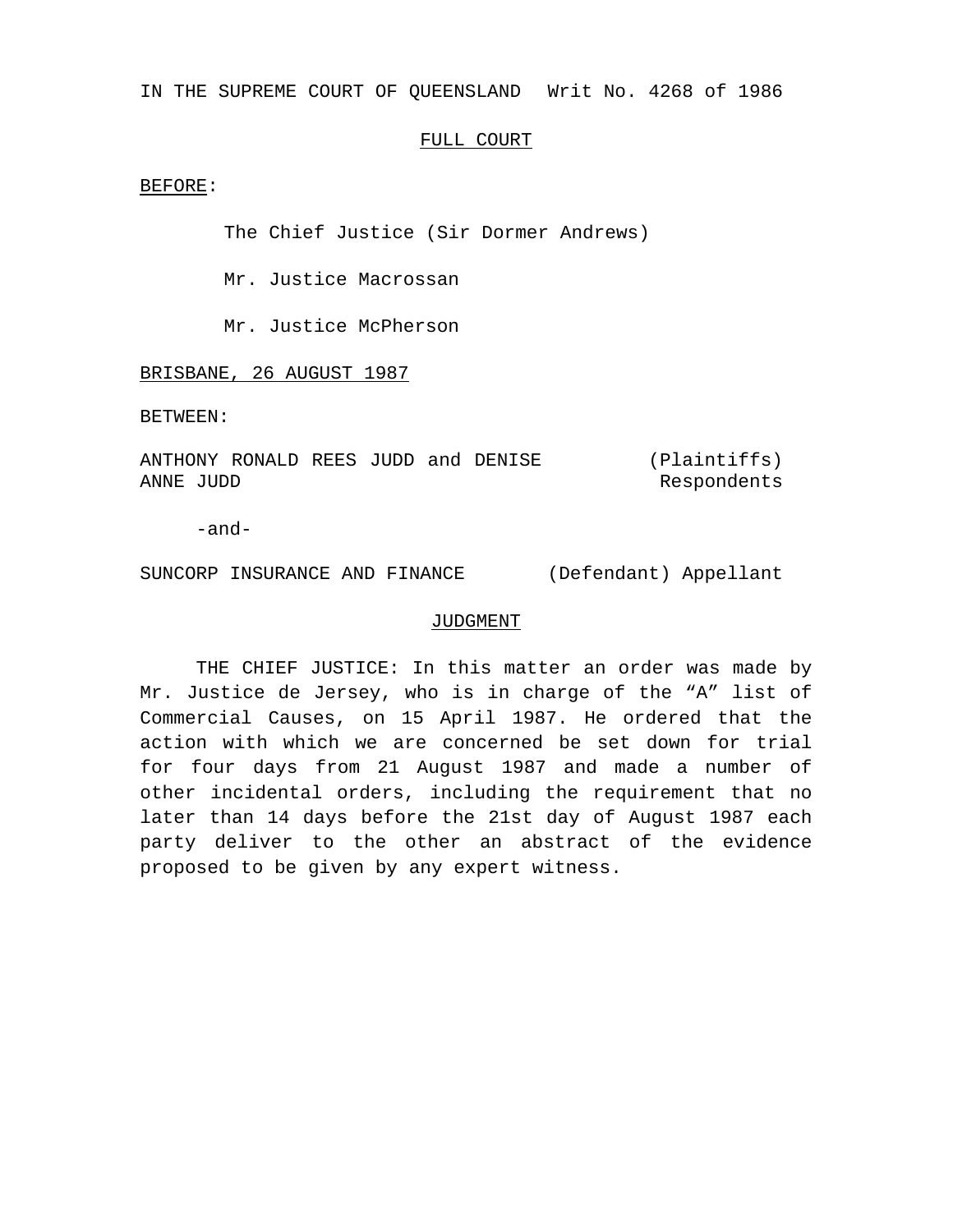The defendant, Suncorp Insurance, decided to appeal against that order.

Now, in the first place it is apparent that the only question to be put forward here as to the merits of the appeal related to privilege, thus to be claimed, as to the contents of certain documents which had already been discovered by the appellant to the respondent before the appeal was instituted. We are told by counsel for the appellant that at the time the appeal was lodged it was not clear that further reports would be included in evidence, an abstract of which was to be given. However, the appeal that was lodged asked that the whole of the order be set aside. Furthermore, it is apparent that the order made did not require the contents of documents to be disclosed. What was ordered was the delivery of an abstract of evidence proposed to be given by any expert witness.

It has emerged, according to counsel for the appellant, that the documents referred to were reports by engineers, as were the further reports about which it was not revealed until 20 August that evidence in them was not proposed to be brought forward at the trial. But this to my mind really adds nothing to the matter. Having regard to the nature of the order made it seems to me that the appellant had not really an arguable case at all on appeal, or one which had any prospects whatever of success. It is in those circumstances that we are asked to dispose of the question of costs of the appeal.

I think that there is nothing further that I, speaking for myself, need say in order to support a decision that the respondent should have costs of this appeal which we are in fact asked to dismiss because the appellant does not propose to proceed further with the matter. The action itself commenced to be heard on Friday last and it still continues.

I would therefore order that the appeal be dismissed and that the appellant pay the respondent's costs of the appeal to be taxed.